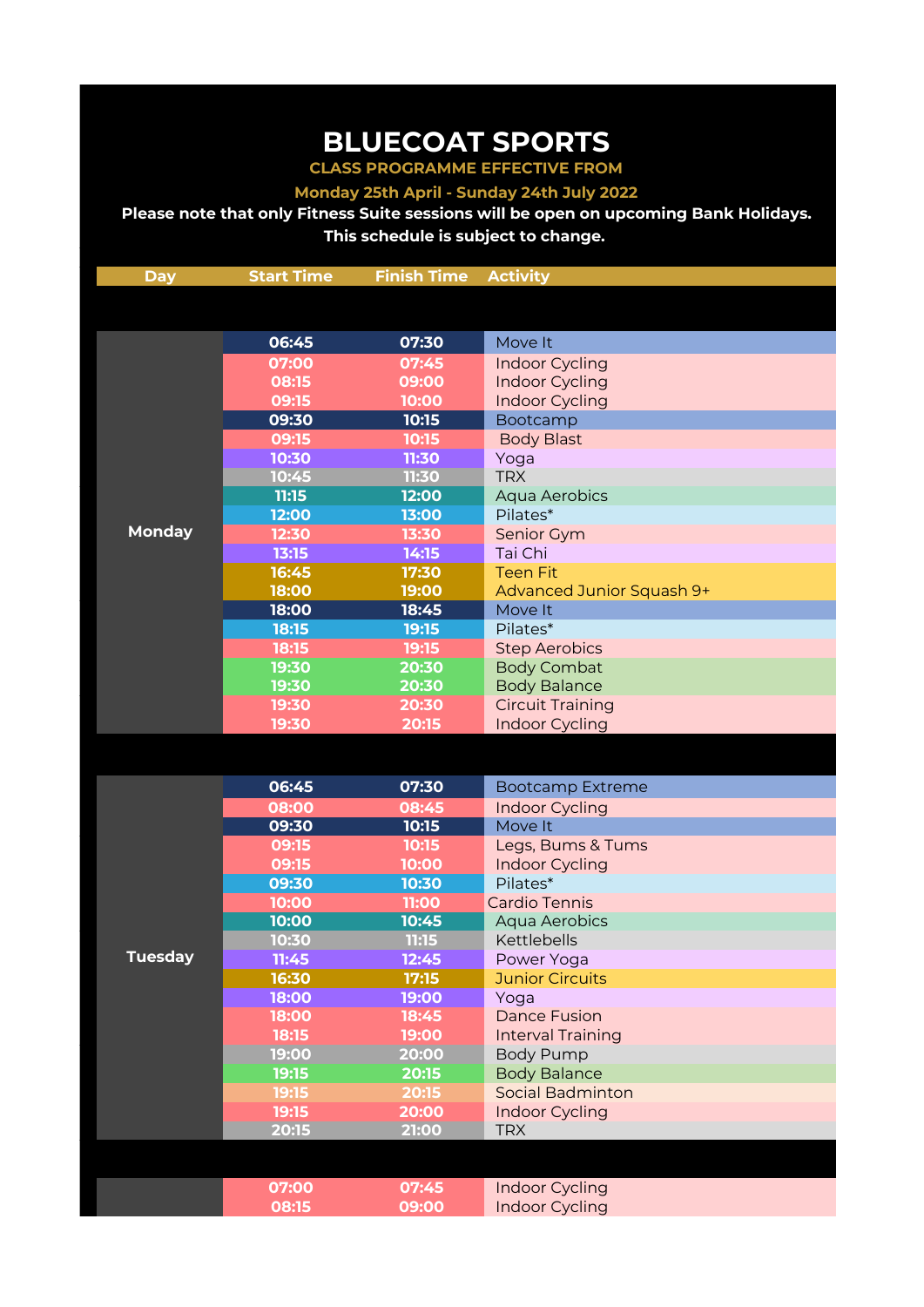|           | 09:15 | 10:00 | Indoor Cycling              |
|-----------|-------|-------|-----------------------------|
|           | 09:15 | 10:15 | Pilates*                    |
|           | 09:15 | 10:15 | <b>Step Aerobics</b>        |
|           | 09:30 | 10:15 | <b>Boxfit</b>               |
|           | 09:35 | 10:20 | Deep Aqua Aerobics          |
|           | 10:00 | 10:30 | Parent & Baby Drop in       |
|           | 10:30 | 11:15 | <b>Senior Fit</b>           |
| Wednesday | 11:45 | 12:45 | <b>Body Balance</b>         |
|           | 12:30 | 13:30 | Pilates*                    |
|           | 17:00 | 17:30 | Beginners Squash 5+         |
|           | 17:30 | 18:15 | Improvers Squash 6-8 years  |
|           | 18:15 | 19:00 | Improvers Squash 9-11 years |
|           | 16:45 | 17:30 | <b>Teen Fit</b>             |
|           | 18:00 | 18:45 | <b>Boxfit</b>               |
|           | 18:30 | 19:15 | Kettlebells                 |
|           | 18:45 | 19:45 | Legs, Bums, Tums & Arms     |
|           | 19:30 | 20:15 | <b>Indoor Cycling</b>       |
|           | 19:30 | 20:30 | Pilates*                    |
|           | 19:50 | 20:50 | <b>Body Attack</b>          |
|           |       |       |                             |
|           |       |       |                             |
|           | 06:45 | 07:30 | Bootcamp                    |
|           | 08:00 | 08:45 | Indoor Cycling              |
|           | 09:15 | 10:00 | Indoor Cycling              |
|           | 09:15 | 10:15 | <b>Body Combat</b>          |
|           | 09:30 | 10:30 | Pilates*                    |
|           |       |       |                             |

|                 | <b>09:30</b> | 10:30 | Pilates*                |
|-----------------|--------------|-------|-------------------------|
|                 | 10:45        | 11:30 | <b>TRX</b>              |
|                 | 11:00        | 12:00 | Yoga                    |
|                 | 12:00        | 13:00 | <b>Body Balance</b>     |
|                 | 16:30        | 17:15 | <b>Junior Circuits</b>  |
| <b>Thursday</b> | 18:00        | 18:45 | <b>Bootcamp Extreme</b> |
|                 | 18:00        | 19:00 | <b>Body Balance</b>     |
|                 | 18:30        | 19:30 | Ladies Squash Night     |
|                 | 18:30        | 19:15 | <b>TRXfit</b>           |
|                 | 19:00        | 19:45 | Indoor Cycling          |
|                 | 19:15        | 20:00 | Aqua Aerobics           |
|                 | 19:30        | 21:30 | Adult Squash Night      |
|                 | 19:30        | 20:30 | <b>Boxercise</b>        |
|                 | 19:30        | 20:30 | Power Yoga              |
|                 | 20:00        | 21:00 | <b>Social Badminton</b> |

|               | 06:45 | 07:30 | <b>Boxfit</b>               |
|---------------|-------|-------|-----------------------------|
|               | 08:15 | 09:00 | <b>Indoor Cycling</b>       |
|               | 09:00 | 09:45 | Aqua Aerobics               |
|               | 09:15 | 10:00 | <b>Indoor Cycling</b>       |
|               | 09:15 | 10:15 | <b>Dance Fusion</b>         |
|               | 09:30 | 10:15 | Kettlebells                 |
|               | 10:15 | 11:15 | Yoga                        |
| <b>Friday</b> | 10:30 | 11:15 | <b>Body Pump Express</b>    |
|               | 11:30 | 12:30 | Yoga                        |
|               | 12:45 | 13:45 | Pilates <sup>*</sup>        |
|               | 12:30 | 13:30 | Senior Gym                  |
|               | 16:45 | 17:30 | <b>Teen Fit</b>             |
|               | 17:00 | 17:45 | Improvers Squash 6-8 years  |
|               | 17:30 | 18:15 | <b>Indoor Cycling</b>       |
|               | 17:45 | 18:30 | Improvers Squash 9-11 years |
|               |       |       |                             |